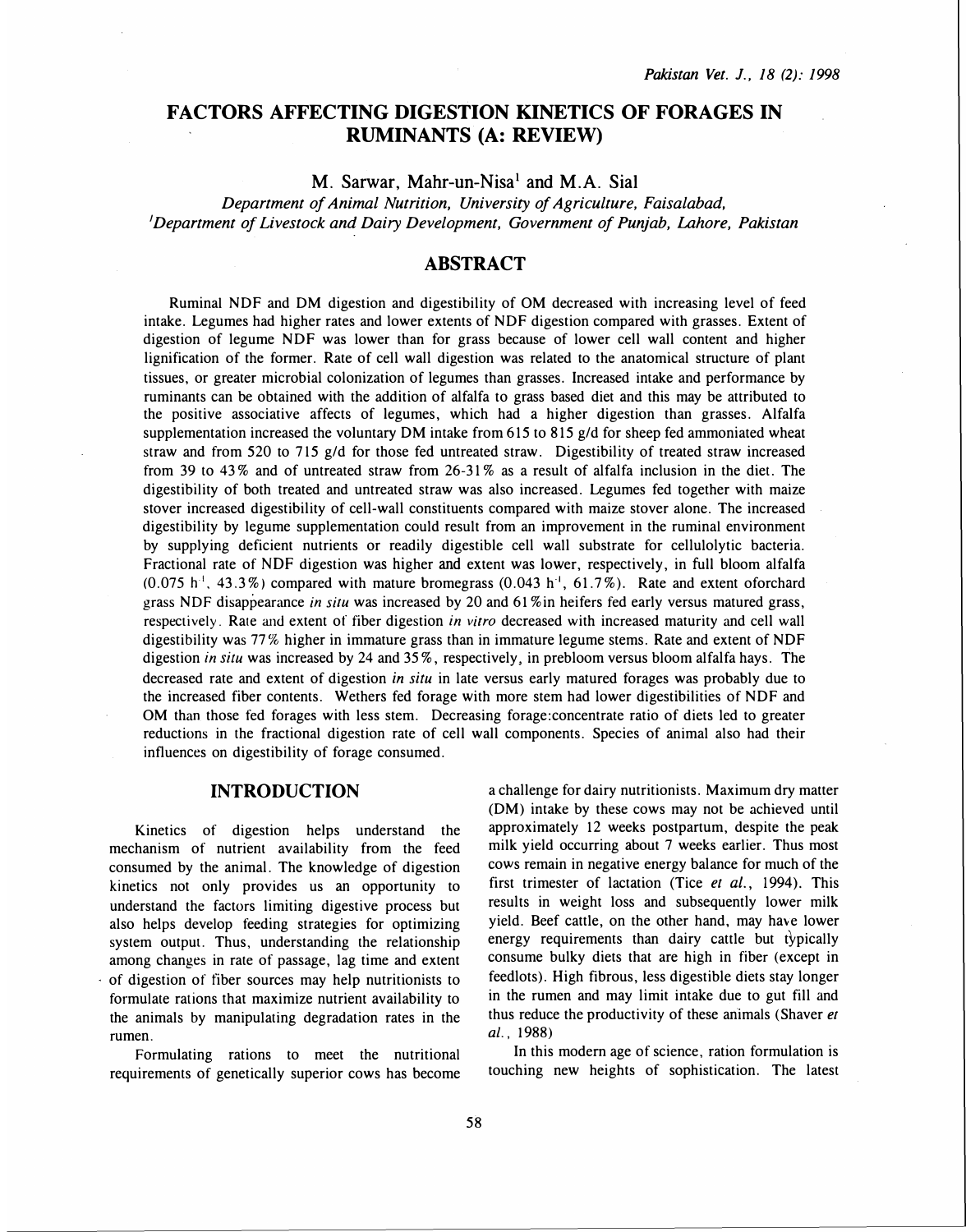approach to fetch greater productivity from ruminant animals is to feed diet which not only promotes better ruminal fermentation to get the maximum out of ruminal microorganisms (Nikolic et al., 1981) but must also supply the required nutrients to meet the needs of the host animal. This can avoid uncoupling of essential nutrients at the ruminal level which consequently results into an effective and profitable livestock keeping.

Therefore, understanding the factors influencing digestion kinetics is of considerable economic importance. The objective of this paper is to enhance the knowledge of both changes in rate of degradation and digestion and role of their relationship to help maximize nutrient availability to the animals.

Dry matter intake, type of forage, associative effects of  $C_3$  and  $C_4$  plants, physiological stage, plant morphology and forage:concentrate ratio are some of the most important factors affecting the rate and extent of digestion of feed and ultimately nutrient availability to the animals.

#### Dry matter intake

In a study with dairy cows fed at different levels of intake (1.0, 1.3, 1.5 and 1.7 x maintenance), rate and extent  $(P < 0.04)$  of ruminal neutral detergent fiber (NDF), digestion decreased with increasing level of feed intake ( Okine and Mathison, 1991). In sheep, digestibility of organic matter (OM) decreased when intake was increased form  $1.0$ ,  $2.0$ ,  $2.6$ , and to  $3.1 \times$ maintenance (Alwash and Thomas, 1971). The magnitude of this decrease was, however, higher in sheep consuming ground and pelleted hay compared with chopped hay. In a similar study (Alwash and Thomas, 1974), OM digestibility was greater at  $1.1 \text{ x}$ maintenance than at 2.4 x maintenance when sheep consumed ground hay of different particle sizes. Decreasing the particle size from 0.64 to 0.020 em, in this study, also reduced OM digestibility. In another study (Firkins et al., 1986) with steers fed chopped or ground hay, apparent ruminal NDF digestion decreased as intake increased from 60 to 90 per cent of ad libitum. Total tract digestibility of nutrients usually remained unaltered when the intake levels were below ad libitum feeding (Firkins et al., 1986; Slabbert et al., 1992). Feedlot steers when fed at three levels of intake (80, 90 and 100% of ad libitum), total tract DM digestibility did not change (Slabbert et al., 1992), and this wa� probably because of compensation in the hindgut.

#### Forage type

Weiss and Shockey (1991) evaluated the feeding

values of high quality orchardgrass and alfalfa silages for lactating cows, and reported that total tract OM and NDF digestibilities of orchardgrass (67 and 72%) were higher  $(P < 0.01)$  than alfalfa (63 and 48%). Glenn et al. (1989) also reported a higher  $(P < 0.01)$  total tract NDF digestibility of orchardgrass than alfalfa in holstein steers. However, total tract DM digestibility showed the opposite trend, and was higher  $(P < 0.05)$ for alfalfa than orchardgrass. Schafield and Pell (1995) reported higher ruminal DM digestibility in legumes than grasses and higher digestibility in legumes may be due to greater concentration of neutral detergent soluble (NDS) carbohydrates in legumes compared to the grasses. They further reported that NDS carbohydrates had higher  $(0.52h^{-1})$  rate of disappearance in legumes so legumes had greater amount of faster digesting material compared to the grasses. Cellulolytic activity as measured by carboxymethylcellulase (CMCase) was a good indicator of DM degradation (Silva et al., 1987). Its activity had been used as an indicator for the population of fiber digesting bacteria closely associated with feed particles in the rumen (Silva et al., 1987). This enzyme can be used to rapidly assess variations in the ruminal environment that affect the rate of fiber breakdown (Silva et al., 1987). Peaks of CMCase activity were indicators of higher colonization of cellulolytic microbes which were related to the kinetics of digestion in each forage. Sarwar et al. (1996) reported higher in situ DM digestibility of leguminous forages  $(P < 0.05)$  than grasses in male buffalo Calves. However, the NDF degradability of grasses and legumes did not differ, but the legumes had higher  $(P<0.05)$  rates and lower extents of NDF digestion compared to grasses. In an other study in Sahiwal cattle, similar findings were reported (Sarwar et al., 1995). Firkins et al. (1991) evaluated CMCase as a marker of cellulolytic bacteria colonization and concluded that CMCase activity gave a qualitative assessment of mass of cellulolytic bacteria colonizing plant fiber. Similar conclusions were drawn in a latter study (Bowman and Firkins, 1993). Using CMCase as an indicator of cellulolytic bacteria, it has been shown that cellulolytic bacteria were in higher concentration adherent to legumes than grass species during early (3 to 18 h) incubation (Bowman and Firkins, 1993). This difference in colonization rate of forage particle by cellulolytic bacteria was implicated as a reason for more rapid rate of fiber degradation for legumes than for grasses. Earlier, a study was conducted to evaluate the fiber disappearance in situ and relate it with CMCase activity of various grass-legume combination (Bowman and Bhatti, 1991). The activity of CMCase was higher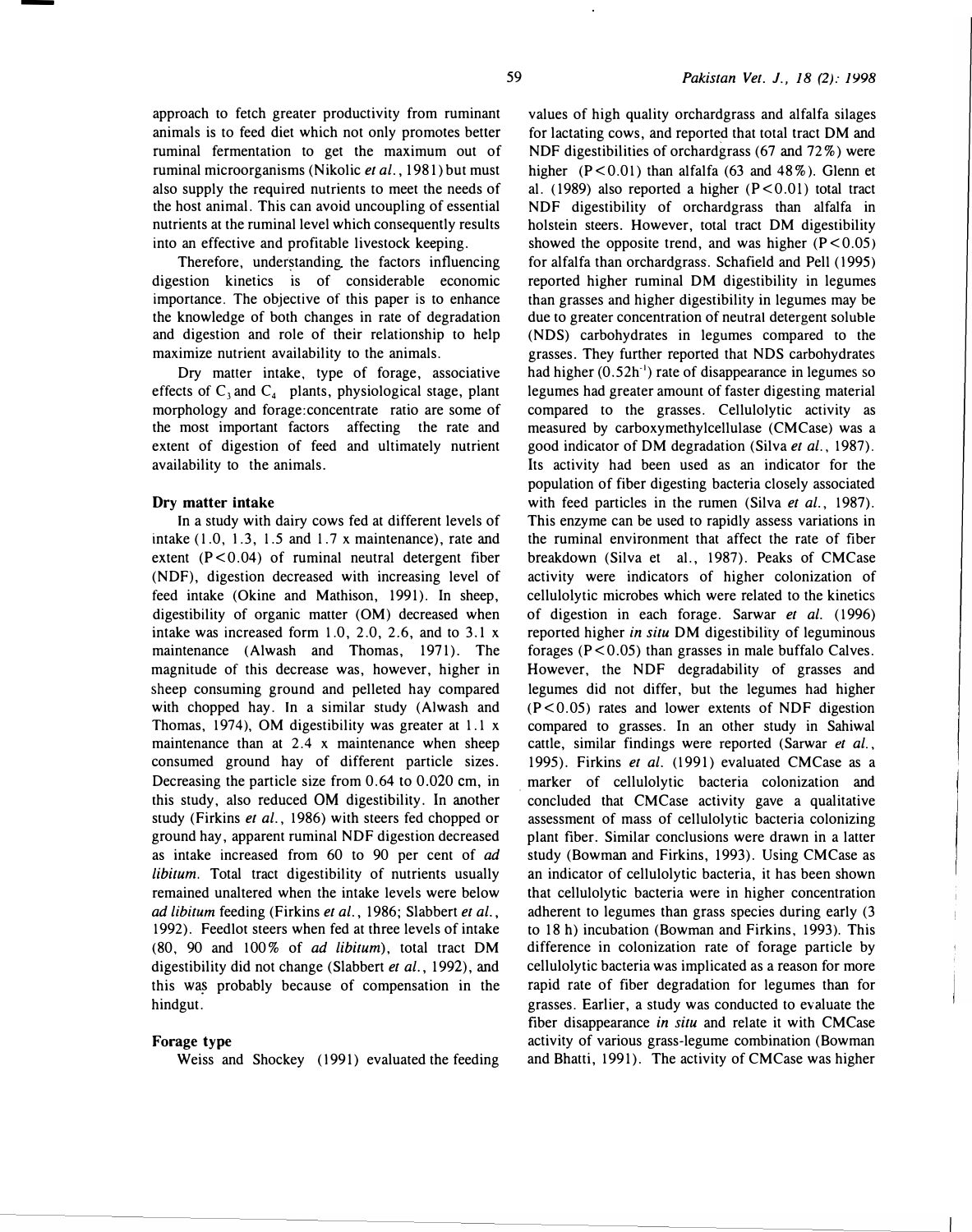h of incubation. The substrates with 50 and 25 per cent alfalfa had greater CMCase activity than bermudagrass at 3 and 9 h. Freudenberger et al. (1994) reported higher NDF digestiblity of legume forage than the grass by ruminally fistulated deer and this increased digestibility was due to a faster' fractional degradation rate and larger rumina] particulate mean retention time of legume forage, compared to grasses. Grant and Mertens (1992) also reported a higher ( $P < 0.05$ ) rate of NDF digestion in vitro for alfalfa  $(0.094 \text{ h}^{-1})$  as compared with bromegrass  $(0.58 \; h^{-1})$ . A similar trend in digestion rate of alfalfa  $(0.078 \text{ h}^{-1})$  and clover  $(0.062 \text{ h}^{-1})$ h<sup>-1</sup>) versus timothy (0.062 h<sup>-1</sup>) and orchardgrass (0.056  $h<sup>1</sup>$ ) was reported by Varga and Hoover (1983). Fisher et al. ( 1989) summarized the data on NDF digestive kinetics in vitro for various legume and grass species. The average NOF digestion rate constant for legumes was  $0.12$  h<sup>-1</sup> compared with  $0.09$  h<sup>-1</sup> for grasses. Potentially digestible NDF was 1.8 times more in grasses than in legumes.

Rate and extent of cell-wall disappearance are two independent processes (Fisher et al., 1989). Extent of digestion of legume NOF was lower than for grass because of lower cell wall content and higher lignification of the former (Van Soest, 1994; Jung, 1989). Rate of cell wall digestion was related to the anatomical structure of plant tissues (Akin, 1979; 1989) or greater microbial colonization of legumes versus grasses (Bowman and Firkins, 1993). In general, legumes had higher rates and lower extents of NDF digestion compared with grasses (Varga and Hoover, 1983).

### Legume-grass mixture

There are several factors other than intake that can influence digestibility at the same level of intake (Bowman and Asplund, 1988; Shaver et al., 1988; Cherney et al., 1990; Bowman et al., 1991). In a study with sheep consuming grass hay at restricted intake level (90% of ad libitum), alfalfa was supplemented at 0, 25, 75 or 100% of the dietary OM. Rates of DM and NDF disappearance and extent of DM disappearance decreased linearly as the percentage of alfalfa increased. In the digestion trial, DM, NDF and cellulose digestibility decreased linearly as dietary alfalfa was increased (Bowman and Asplund, 1988). In an other trial, in which feeding was ad libitum, animal performance was improved as a result of increased intake despite the reduced digestion. In heifers . consuming grass hay ad libitum, substitution of red clover (25% of dietary DM) did not improve NOF digestion in the rumen (Bowman et al., 1991). However, the extent of orchardgrass NDF disappearance in situ was increased by  $6\%$  (P < 0.05). Bird et al. (1994) studied the effects of supplementation of alfalfa in sheep fed straw based diets. Alfalfa supplementation increased the voluntary DM intake from 615 to 815 g/d for sheep fed ammoniated wheat straw and from 520 to 715 g/d for those fed untreated straw. Digestibility of treated straw increased from 39 to 43 per cent and of untreated straw from 26 to 31 per cent as a result of alfalfa inclusion in the diet. Bhat et al. (1988) studied the relation between straw quality and its colonization by rumen microbes in situ, using CMCase as an indicator of cellulolytic microbial population. CMCase reached a peak between 24 and 36 h of incubation, and the activity was highly correlated  $(P<0.01)$  with DM digestibility between 24 and 96 h. The in situ digestibility of both treated and untreated straw was also increased significantly. In another study with sheep, legumes fed together with cottonseed cakes as a supplement to maize stover increased digestibility of most dietary solubles and cell wall constituents compared with legume supplements alone (Gatachew et  $al.$ , 1994). The increased digestibility by legume supplementation could result from an improvement in the rumina! environment by supplying deficient nutrients or readily digestible cell wall substrate for cellulolytic bacteria.

## Physiological stage

Maturity of the forages influenced digestive parameters. Shaver et al. (1988) evaluated bromegrass and alfalfa at various maturity stages and reported that fractional rate of NDF digestion in situ was higher and extent was lower, respectively, in full bloom alfalfa  $(0.075 \text{ h}^{-1}, 43.3\%)$  compared with mature bromegrass  $(0.043 \text{ h}^{-1}, 61.7\%)$ . Rate and extent of orchardgrass NDF disappearance in situ was increased by 20 and 61 per cent in heifers fed early versus maturity grass, respectively, (Bowman et al., 1991). In another study (Cherney et al., 1993), in which various perennial grasses were evaluated at different stages of maturity, rate and extent of fiber digestion in vitro decreased with increased maturity. Buxton, ( 1989) reported that in vitro cell wall digestibility was 77 per cent higher in immature grass than in immature legume stems. When data were averaged for mature and immature stems, the digestion rate of NDF was 50 per cent faster in legume than in grass stems. Little difference was noted among the different species. Similarly , rate and extent of NDF digestion *in situ* was increased by 24 and 35 per cent. respectively, in prebloom versus bloom alfalfa (Shaver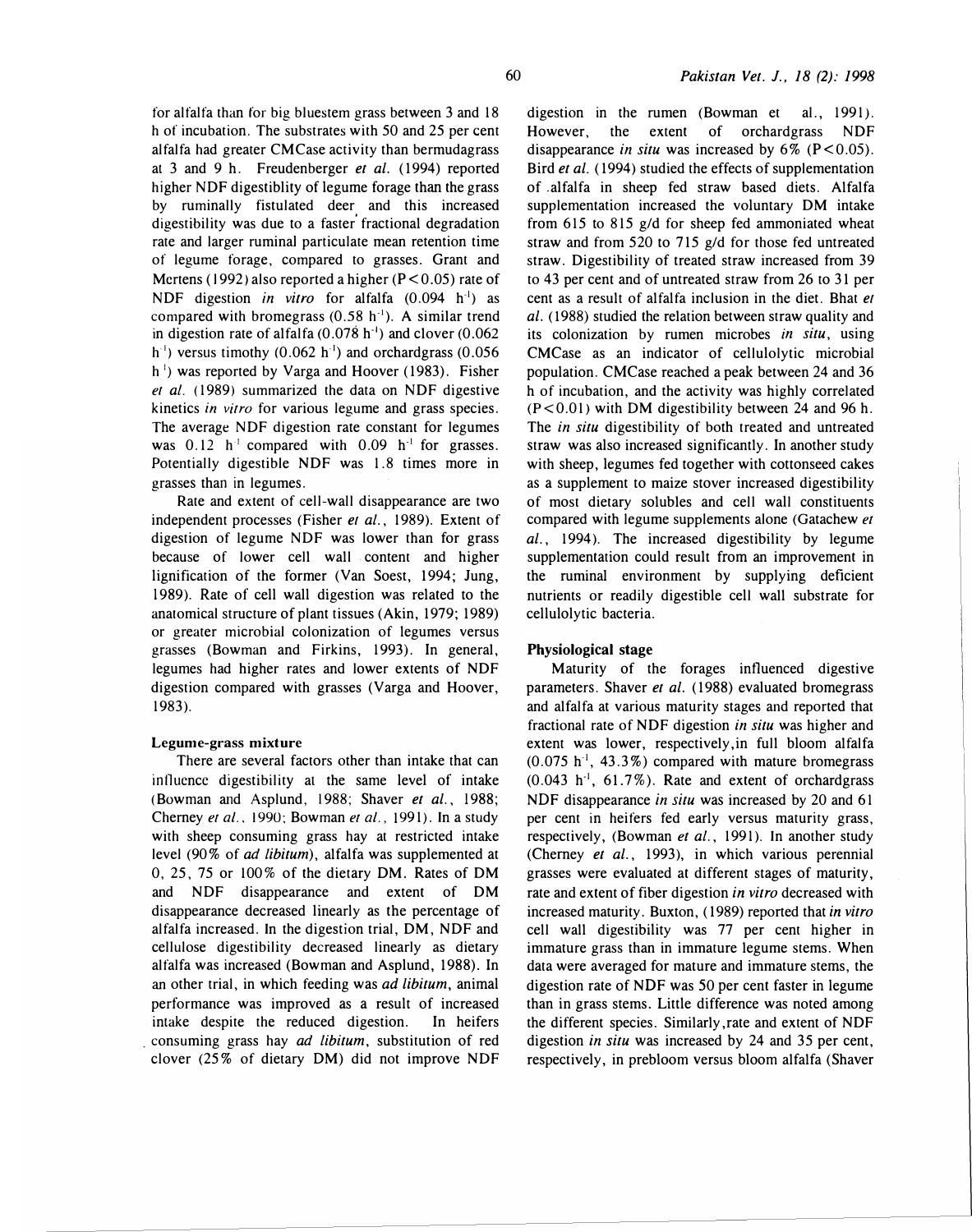#### Morphology

Cherney et al. (1990) studied the effects of forage morphology on ash-free NDF and OM digestibilities at three levels of intake (100 and 115% of ad libitum, and 1.8% of BW) in wet�ers. The forages offered were hays of sorghum-sudan, barley, oat and pearl millet. Hays were similar in NDF concentration but differed in morphological composition (leaf, blade sheath and stem). Wethers fed forage with more stem had lower DM intake and digestibilities of NDF and OM than those fed forages with less stem. Increased digestibilities were not always associated with decreased intake in this study. In cattle and sheep fed leaf or stem fractions of grasses, potential digestibility of NDF in situ was higher for the leaf than the stem fraction; however, no difference was found in their digestion rates (Poppi et al., 1981). Stems are proportionately higher in lignin than are other morphological components; therefore, an increased stem intake would increase lignin, resulting in lower digestibility of stems (Cherney et al., 1990). In another study (Flores et al., 1993; Beauchemin, 1992) in cattle, in situ rate of NDF digestion was faster  $(P < 0.01)$  for alfalfa than orchardgrass, and potential digestibility of alfalfa and orchardgrass decreased with increased maturity.

#### Forage: concentrate ratio

Bourquin et al. (1994) studied the effects of forage level and particle size on cell wall digestion of orchardgrass in steers. Decreasing forage:concentrate ratio of diets led to greater reductions in the fractional digestion rate of cell wall components when steers consumed orchardgrass in the ground versus long form. The authors further concluded that dietary forage:concentrate ratio and forage processessing did not consistently influence the potential extent of digestion of orchardgrass cell wall components. Huhtanen and Khalili (1992) studied the effect of sucrose supplements on the particle associated CMCase activity in cattle given silage based diets. Supplementation of the sucrose diet with sodium bicarbonate resulted in higher CMCase activity than did supplementation of the sucrose or basal diet. Inclusion of bicarbonate supplement was probably due to increased pH of the diets. They also noted that the CMCase activity was highly correlated with disappearance of NDF in situ. Slabbert et al. (1992) reported that in vivo extent of DM digestion decreased by increasing forage to concentrate ratio and, however. this increased forage to concentrate ratio did not affect DM digestibility when high quality orchard grass or alfalfa silages were used as forage source (Weiss and Shockey, 1991).

#### Animal species

Species of animal also had their influences on digestibility of forage consumed. The DM digestibility of low quality tropical grass was higher in cattle  $(49.61\%)$  than in sheep  $(34.6\%)$ . This was attributed to better digestibility of NDF by cattle when compared to sheep (Playne, 1978). Similary the DM and NDF digestibilities of grasses were higher in buffalo calves than that of cow calves. However, no difference was noted in DM and NDF digestibilities of legume forages which indicated that buffaloes were more efficient in utilizing the poorly digestible roughages when compared to cattle (Sarwar, 1996).

### **REFERENCES**

- Akin, D.E., 1979. Cell wall research to determine forage quality. Forage and Grassland Conf. Amer. For. Grassld. Council, pp: 29-32.
- Akin, D.E., 1989. Histological and physical factors affecting digestibility of forages. Agron. J., 81: 12-19.
- Alwash, A. H. and P.C.Thomas, 1971. The effect of the physical form of the diet and the level of feeding on the digestion of dried grass by sheep. J. Sci. Food Agri., 22: 611-619.
- Alwash, A.H. and P.C. Thomas, 1974. Effect of the size of hay particles on digestion in the sheep. J. Sci. Food Agri., 25: 139-149.
- Beauchemin, K.A., 1992. Effects of ingestive and rminative mastication on digestion of forage by cattle. Anim. Feed Sci. Technol. , 40: 41-52.
- Bhat, S., R.J.Wallace and E.R.Orskov, 1988. Study of the relation between straw quality and its colonization by rumen micro- organisms. J. Agri. Sci., 110: 561-569.
- Bird, S.H., B. Romulo and R.A. Leng, 1994. Effect of lucerne supplementation and defaunation on feed intake, digestibility, retention and productivity of sheep fed straw based diets. Anim. Feed Sci. Technol., 45: 119-129.
- Bourquin, L.D. , E.C. Titgemeyer, J. Van Milgen and G.C. Fahey, Jr., 1994. Forage level and particle size effects on orchard grass digestion by steers: I. Rumina! digestion kinetics of cell wall components. J. Anim. Sci., 72: 759-770.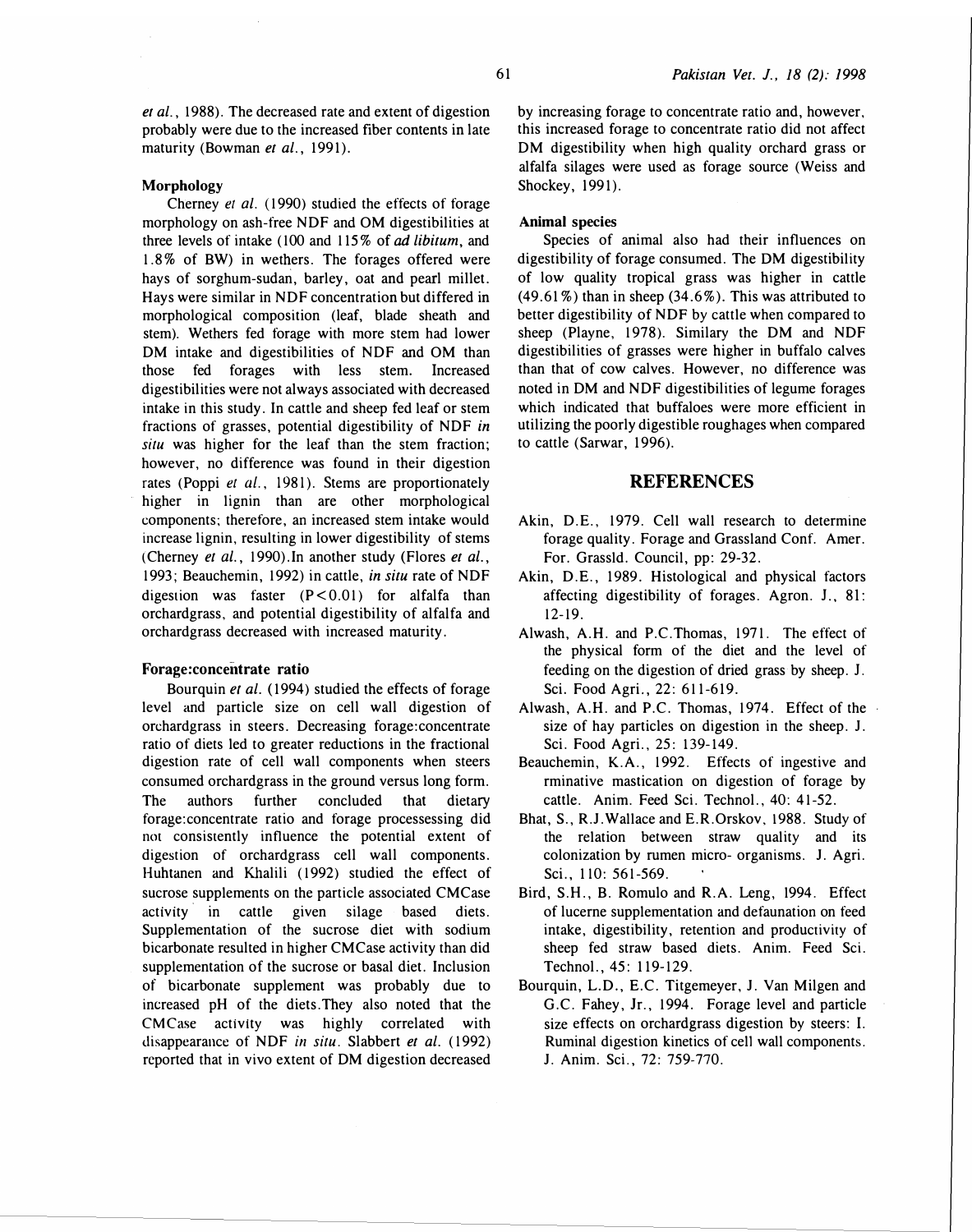- Bowman, J.G.P. and J.M. Asplund, 1988. Evaluation of mixed lucern caucasian bluestem hay diets fed to sheep. Anim. Feed Sci. Technol., 20: 19-30.
- Bowman, J.G.P. and J.L. Firkins, 1993. Effects of forage species and particle size on bacterial cellulolytic activity and colonization in situ. J. Anim. Sci., 67: 69-72.
- Bowman, J.G.P., C.W. Hunt, M.S. Kerley and J.A. Peterson, 1991. Effect of grass maturity and legume substitution on large particle size reduction and small particle tlow from rumen of cattle. 1. Anim. Sci., 64: 369-380.
- Bowman, J.G.P. and S.A. Bhatti, 1991. in situ fiber disappearance and carboxymethylcellulase activity of grass-legume combination. 1. Anim. Sci., 69: (Suppl. ) 1272 (Abstr).
- Buxton, D.R., 1989. Vij vitro digestion kinetics of temperate perennial forage legume and grass stems. Crop Sci. , 29: 213-221.
- Cherney, D.J. R., D.R. Mertens and J.E. Moore, 1990. Intake and digestibility by wethers as influenced by forage morphology at three levels of forage offering. J. Anim. Sci., 68: 4387-4398.
- Cherney, D.J.R., 1.H. Cherney and R.F. Lucey, 1993. in vitro digestion kinetics and quality of prennial grasses as influenced by forage maturity. 1. Dairy Sci., 76: 790-801.
- Firkins, J.L., L.L Berger, N.R. Merchen and G.C. Fahey, Jr., 1986. Effect of forage particle size, level of feed intake and supplemental protein synthesis and site of nutrient digestion in steers. 1. Anim. Sci., 62: 1081-1102.
- Firkins, J.L., J.G.P. Bowman, W.P. Weiss and J. Naderer, 1991. Effect of protein, carbohydrate and fat sources on bacterial colonization and degradation of fiber in vitro. J. Dairy Sci., 74: 4272-4283.
- Fisher, D.S., J.C. Burns and K.R. Pond, 1989. Kinetics of in vitro cell-wall disappearance and in vivo digestion. Agron. 1., 81: 25-34.
- Flores, J.A., J.E. Moore and L.E. Sollenberger, 1993. Determination of forage quality in pensacol a bahiagrass and mott elephant grass. J. Anim. Sci. , 71 : 1606-1618.
- Freudenberger, D.O., C.J. Burns, K.Toyokawa and T. N. Barry, 1994. Digestion and rumen metabolism of red clover and perennial rye grass/white clover forages by red deer. J. Agri. Sci., 122: 115-124.
- Getachew, G., A. N. Said and F. Sundstol., 1994. The effect of forage legume supplementation on digestibility and body weight gain by sheep fed a basal diet of maiz stover. Anim. Feed Technol., 46: 97-108.
- Glenn, B.P., G.A. Varga, G.B. Huntington and D.R. Waldo, 1989. Duodenal nutrient flow and digestibility in holstein steers fed formaldehyde and formic acid treated alfalfa or orchardgrass silage at two intakes. J. Anim. Sci., 67: 513-524.
- Grant, R.J., and D.R. Mertens, 1992. Influence of buffer pH and raw corn starch addition on in vitro fiber digestion kinetics. J. Dairy Sci., 75: 2762-2773.
- Huhtanen, P. and J.H. Khalili, 1992. The effect of sucrose supplements on particle associated carboxymethylcellulase and xylonase activities in cattle given grass silage based diet. Brit. J. Nutr., 67: 242-253.
- Jung, H.G., 1989. Forage lignin and its effect on fiber digestibility. Agron. J., 33:81-88
- Nikolic, J.A., M. Jovanoic and D. Djordjevic, 1981. Influence of readily digestible carbohydrates on the utilization of ammonia and sulfur for protein synthesis in rumen contents. Acta. Vet. (Beogard), 31: 289-300.
- Okine, E.K. and G.W. Mathison, 1991. Effects of feed intake on particle distribution passage of digesta, and extent of digestion in the gastrointestinal tract of cattle. J. Anim. Sci., 69: 3435-1247.
- Playne, M.J., 1978. Differences between cattle and sheep in their digestion and relative intake of a mature tropical grass hay. Anim. Feed Sci. Techno!., 3: 41-52.
- Poppi, D.P., D.J. Minson and J.H. Ternouth, 1981. Studies of cattle and sheep eating leaf and stem fraction of grasses. II. Factors controlling the retention of feed in the reticulo-rumen. J. Agri. Res., 32: 109-118.
- Sarwar, M., 1995. Evaluation of leguminous and non-leguminous forages, crop residues and feed byproducts by using different nutritional techniques in buffalo and sahiwal animals. Res. Report. University of Agri. Faisalabad, Pakistan.
- Sarwar, M., M.A.Sial, W. Abbas, S. Mahmood and S.A. Bhatti, 1995. In situ ruminal digestion kinetics of forages and feed by products in Sahiwal cow male calves. Indian 1. Anim. Nutr., 12: 141-148.
- Sarwar, M., S. Mahmood, W. Abbas and C.S. Ali, 1996. *in situ* ruminal degradation kinetics of forages and feed by products in male Nili-Ravi buffalo calves. Asian-Australasian J. Anim. Sci., 9:107-116.
- Schafield, P. and A.N. Pell, 1995. Measurement and kinetic analysis of the neutral detergent-soluble carbohydrate fraction of legumes grasses. J. Anim. Sci., 75: 3455-3467.